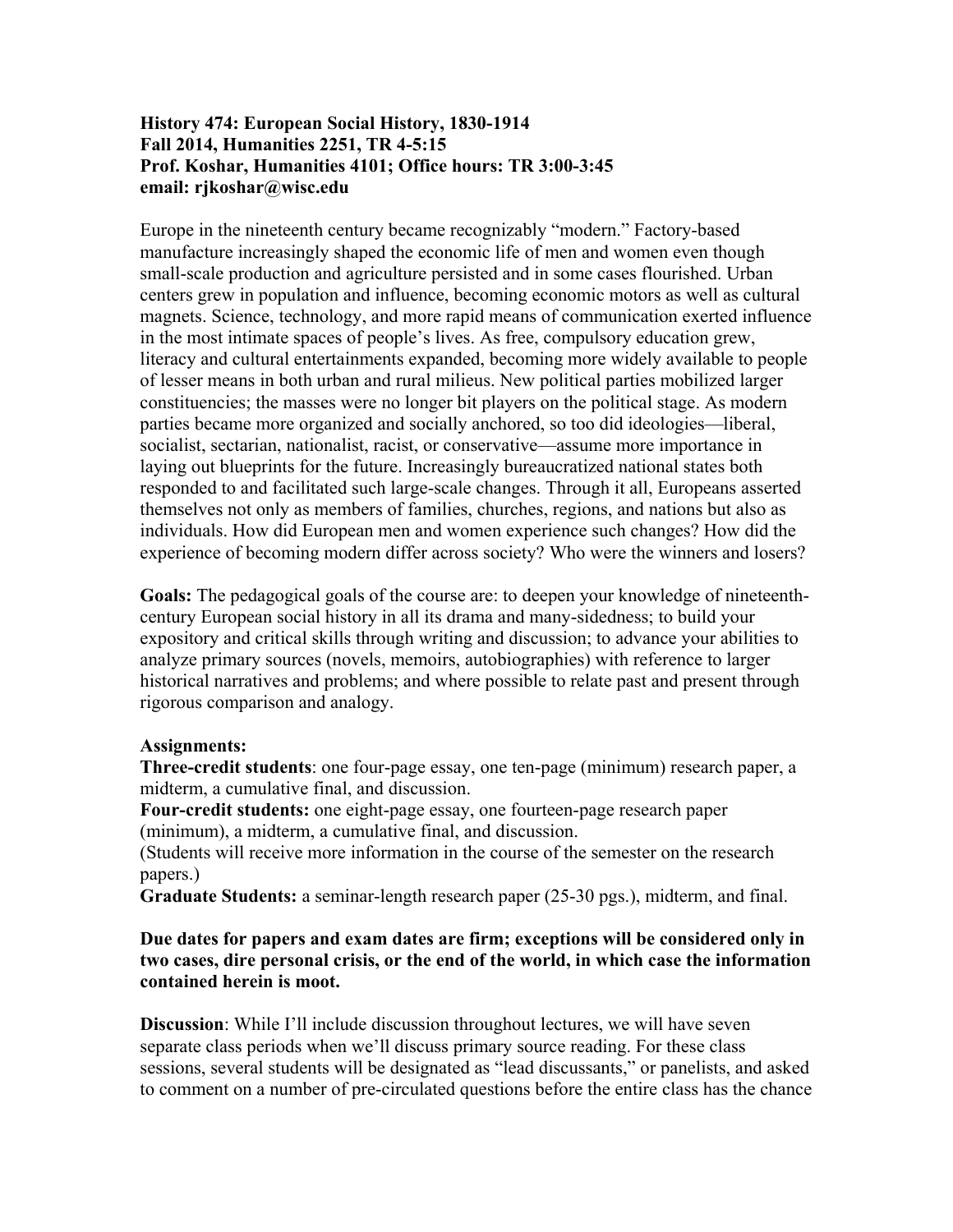to "weigh in" on the reading. Each class member will serve as a lead discussant several times. These discussions usually become quite lively, so be ready to critique, argue (respectfully), and enjoy. The success of each discussion is of course dependent on your attending all lectures and staying up-to-date with course readings. Your discussion grade hinges not only on the thoughtfulness and coherence of your comment as a panelist but also on your contributions to general class discussion.

### **Undergraduate Grading**:

Shorter essay=15% Research paper=25% Discussion=15% Midterm=20% Final=25%

#### **Graduate Grading:**

Research paper=55% Midterm=20% Final=25%

These are flexible percentages. In some cases, the instructor may adjust percentages, e.g., to reflect a student's progress in the course of the semester. Grade Scale: A=100-93; AB=92-88; B=87-83; BC=82-78; C=77-70; D=69-60.

#### **Required Reading:**

Honoré de Balzac, *Pere Goriot* (Oxford World Classics) Karl Marx and Frederick Engels, *The Communist Manifesto and Related Documents*, ed. John Toews (Bedford) Fyodor Dostoevsky, *Notes from the Underground* (Broadview) Gustave Flaubert, *Madame Bovary* (Bantam) Michel Foucault, *Herculine Barbin: Being the Recently Discovered Memoirs of a Nineteenth Century Hermaphrodite* (Vintage) Alfred Kelly, ed., *The German Worker: Working-Class Autobiographies from the Age of Industrialization* (California) Robert Roberts, *The Classic Slum: Salford Life in the First Quarter of the Century* (Penguin)

#### **Recommended (Available at University Bookstore and Undergrad Reserve):**  Michael Rapport, *Nineteenth Century Europe* (Palgrave)

### **Course Schedule**

Lecture topics may change somewhat as we proceed. At the end of each week listed below are required reading assignments. You will want to have the reading completed by each week's first class session. Above all, be prepared to discuss the primary source readings on the dates listed.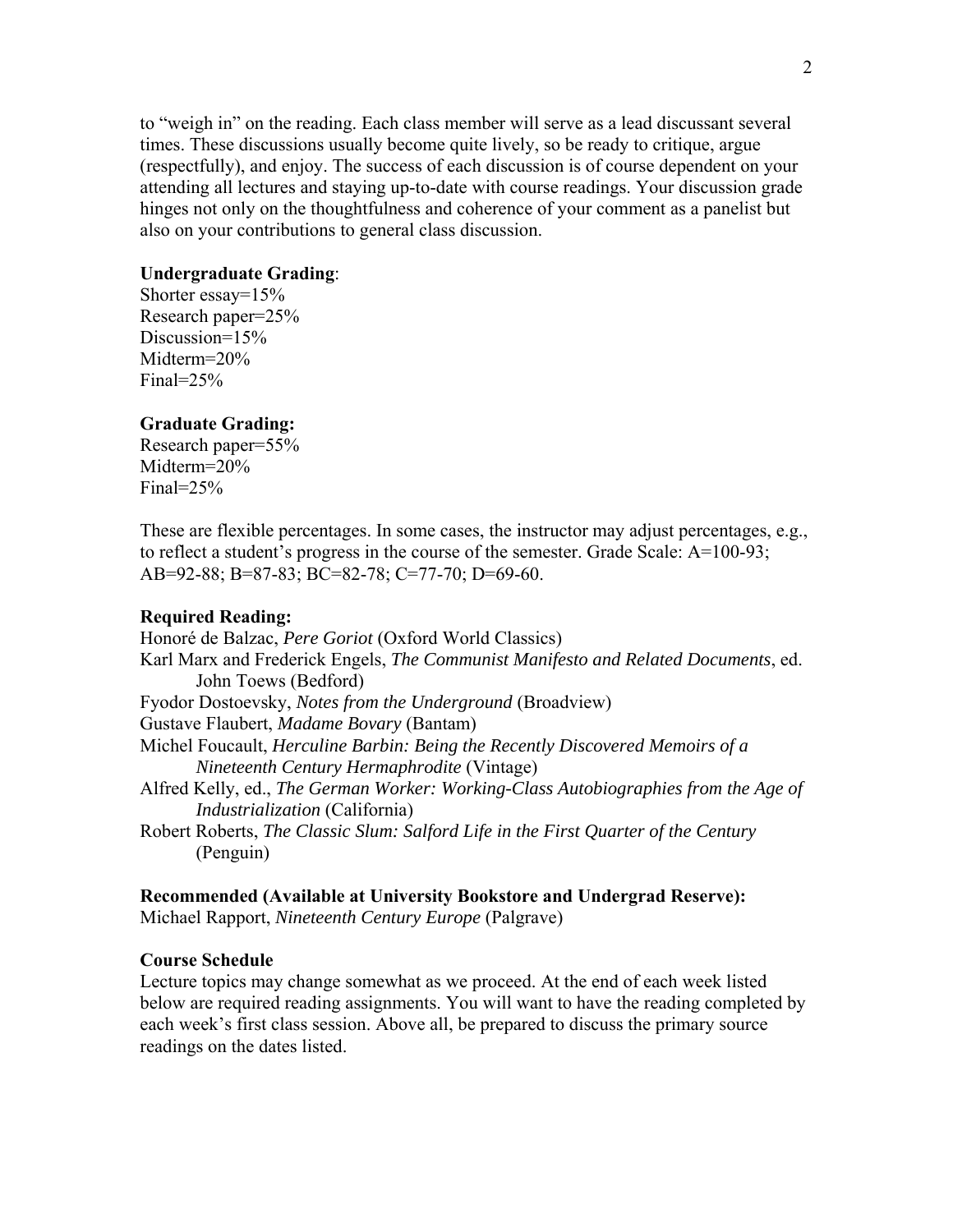Sep 2 Course Introduction Sep 4 Was there a Dual Revolution? Reading: Rapport, chs. 1-3

Sep 9 Frankenstein and European Social History Sep 11 NO CLASS Reading: Rapport, chs. 4-5; start Balzac

Sep 16 The Capital of the Nineteenth Century: Balzac's Paris Sep 18 Discussion of *Pere Goriot* Reading: Rapport, chs. 6-7; Balzac

Sep 23 On the Discreet Charm of Pre-Marxian Socialism Sep 25 1848: Springtime of Peoples Reading: Rapport, ch. 8; start Toews

Sep 30 Nothing to Lose but your Chains: Marxism Oct 2 Discussion of *Communist Manifesto* Reading: Toews

Oct 7 Dangerous Affinities: Darwin and Social Darwinism  **First paper due** Oct 9 Crystal Palace and European Modernity at Midcentury

Reading: Rapport, ch. 9-10; start Dostoevsky

Oct 14 Discussion of *Notes from Underground* Oct 16 **Midterm** Reading: Dostoevsky

Oct 21 Imagined Communities: Nationalism and Nation Building Oct 23 Conservatives and Liberals Reading: Rapport, ch, 11; start Flaubert

Oct 28 Flaubert and the French Bourgeoisie Oct 30 Discussion of *Madame Bovary* Reading: Flaubert

Nov 4 Second Industrial Revolution, I Nov 6 Second Industrial Revolution II Reading: Rapport, ch. 12; start Kelly

Nov 11 Love, Death, and the Working Class Nov 13 Discussion of *The German Worker* Reading: Rapport, ch. 13; Kelly; start Barbin

Nov 18 Women and Feminism